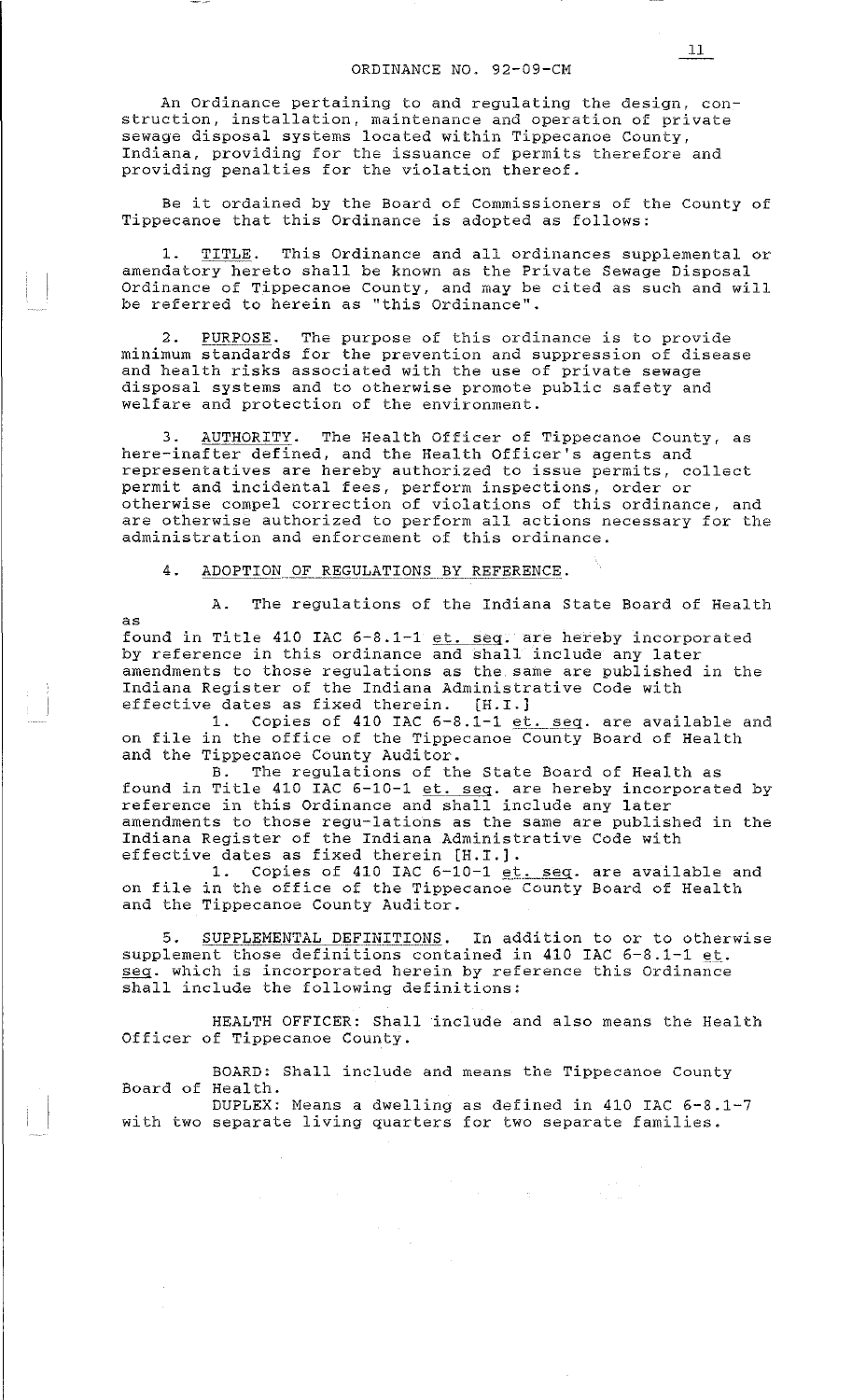SANITARY PRIVY: Means a privy so located, constructed, and maintained;

1. that users do not contract waste matter deposited;

2. that flies, insects, rats and other animals cannot gain access to the privy interior or vault;

3. that surface or ground water cannot enter the vault;

4. that the waste material in the privy cannot contaminate a water supply, stream or body of water;

5. that odors are minimized both inside and outside the privy structure.

RESIDENCE: Means a dwelling, as defined in 410 IAC 6-  $8.1 - 7.$ 

MULTIPLE FAMILY UNITS: Means any building or place used or intended to be used as a place of seasonal or permanent human habitation or for sleeping for more than two families.

PUBLIC WATER SUPPLY: Means a system which provides piped water for human consumption to at least fifteen (15) service connections or at least twenty-five (25) people at least sixty (60) days out of the year.

PLANNED DEVELOPMENT: Means any land development which requires the specific zoning classification entitled "Planned Development''.

BUSINESS BUILDING: Means that building or structure utilized primarily for the purchase, sale, or exchange of goods or services or the maintenance of offices or recreational activities including, but not limited to, office buildings, apartments, condominiums, motels, mobile home parks, churches, campgrounds, schools, hospitals, nursing homes, subdivisions, restaurants, etc., at locations where such facilities may be approvable.

PRIVATE SEWAGE DISPOSAL SYSTEM: Means any sewage disposal facility not owned by a municipality or sanitary district or administered by the State Board of Health and shall include septic tanks, aeration treatment tanks, finger systems or other subsurface absorption fields. Included within said definition is a sewage disposal system for residences and business buildings.

SYSTEM REQUIREMENTS. Where a sanitary sewer system is not available, all persons owning, leasing, or otherwise occupying property shall comply with 410 IAC  $6-8.1-1$  et. seq. and 410 IAC 6-10-1 et. seq. and the following provisions of this Ordinance for a private sewage disposal system.

A. No person shall, run, drain, seep, or otherwise dispose into any of the surface waters or ground waters of Tippecanoe County, or cause, permit, or suffer to be thrown, run, drained, allowed to seep or otherwise disposed into such waters, any organic or inorganic matter from a private sewage disposal system that would cause or contribute to a health hazard or water pollution.

B. No privy serving a residence shall be permitted except on a temporary basis and then only by special permit. All such privies shall comply with Indiana State Board of Health Bulletin S.E. 11. Bulletin S.E. 11 is herein incorporated by reference as part of this section and two copies are filed in the office of the Tippecanoe County Auditor and Tippecanoe County Board of Health for public inspection. In the case of self-contained chemical toilets, no pit will be required.

12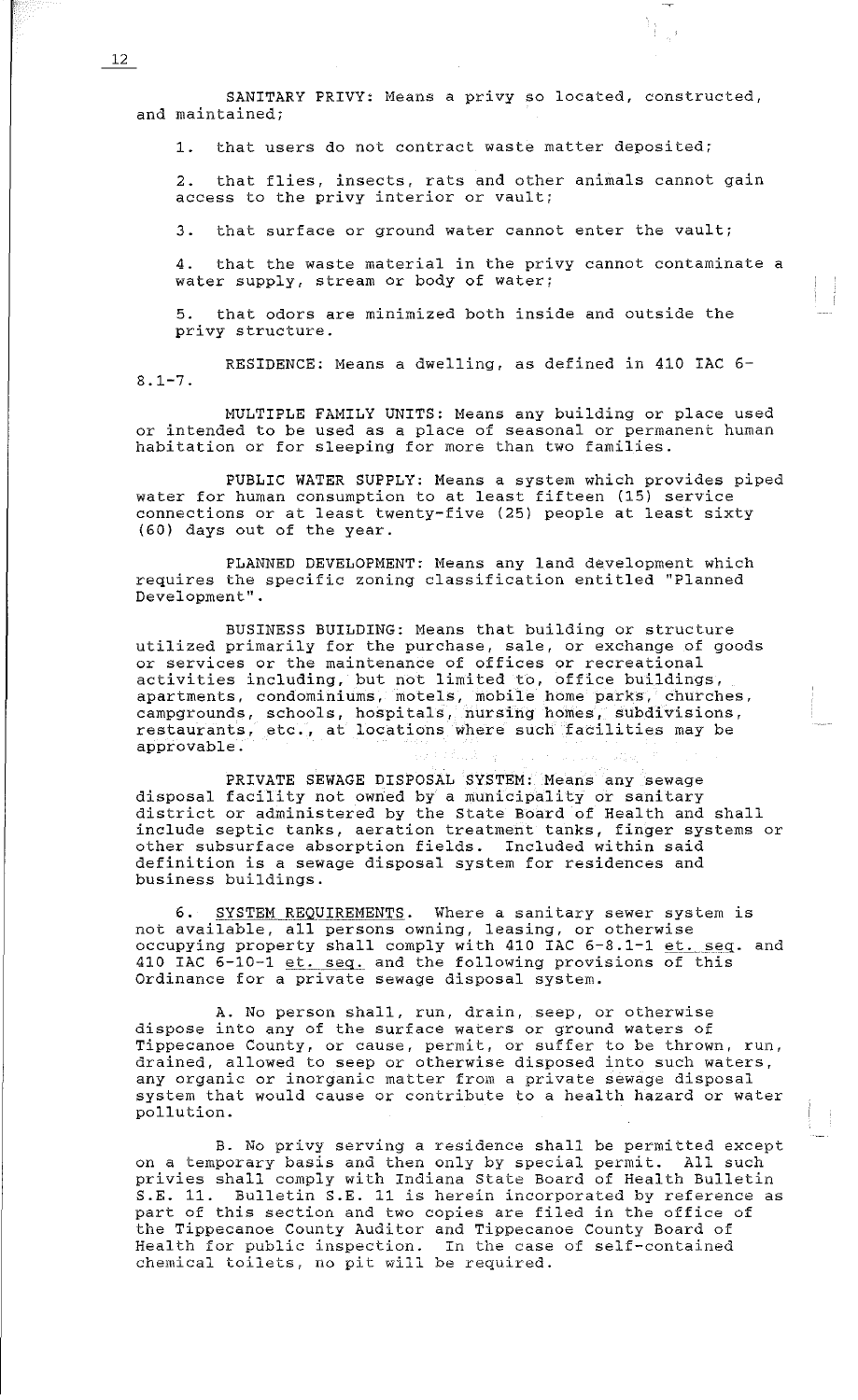C. Should a private sewage disposal system fail, the failure shall be corrected by the owner or occupant of the property served by such system within the time limit set by the Health Officer.

D. Whenever a public sanitary sewerage system becomes available and is within 300 feet of the property line or property upon which a building situated within Tippecanoe County, Indiana, is located, and that building is used as a dwelling or business building and is served by a private sewage disposal system or privy, a direct connection of the building sewer shall be made to said sanitary sewer and any septic tanks, seepage pits, outhouses, privy pits and similar sewage disposal and treatment facilities shall be abandoned and filled in a safe and sanitary manner. The direct connection to a sanitary sewerage system shall be made within 180 days of issuance of orders of connection.

EXCEPTION: When the business building or dwelling (or closest part thereof) that is served by a private sewage disposal system is more than 200 feet from the property line, said building or dwelling shall be exempt from the requirement of connection to a sanitary sewer so long as an adequate private sewage disposal is in use serving said building and said system can be maintained without private sewage disposal system failure.

E. Except for those business buildings or dwellings more than 200 feet from their property line which qualify for the Exception as provided by the immediately preceding paragraph, whenever a new business building or dwelling is to be constructed in an area where a sanitary sewerage system is available as provided in the above paragraph, a connection shall be made to the sanitary sewer according to plans submitted for approval prior to construction of any such project.

7. PERMITS.

A. Application.

1. Before the commencement of construction, alteration or repair of a private sewage disposal system, the owner or his agent shall apply in writing to the Tippecanoe County Health Office for a permit to construct, alter or repair a private sewage disposal system, which application shall set out the date of the intended construction, alteration, or repair, topographic and soil characteristic information as well as other information required in 410 IAC 6-8.1-48 and 410 IAC 6-10-6, previously incorporated herein by reference, and expressly stating that the owner has complied and will at all times comply with the standards set out in this Ordinance. No permit will be issued if it is determined the issuance of such a permit would violate or otherwise be inconsistent with the provisions of 410 IAC 6-8.1-1 et. seq., 410 IAC 6-10-1, et. seq., any Federal or State statute or regulation and any ordinance of Tippecanoe County, or would otherwise be reasonably expected to cause or contribute to an unsanitary condition, an unacceptable probability of groundwater contamination or construction of a private sewage disposal system with an unacceptable risk of failure.

2. Permit fees shall be payable as provided by Tippecanoe County Ordinance.

3. No private sewage disposal system shall serve more than one (1) single dwelling or business building. No permits will be issued for multiple family units served by a private sewage disposal system unless permitted by 410 IAC  $6-10-1$  et. ~§g.

4. A permit for the installation of a private sewage disposal system, whether issued prior to or after the adoption of this Ordinance, shall lapse and be void if work has not been started within 180 days and completed within one year after its **issuance.**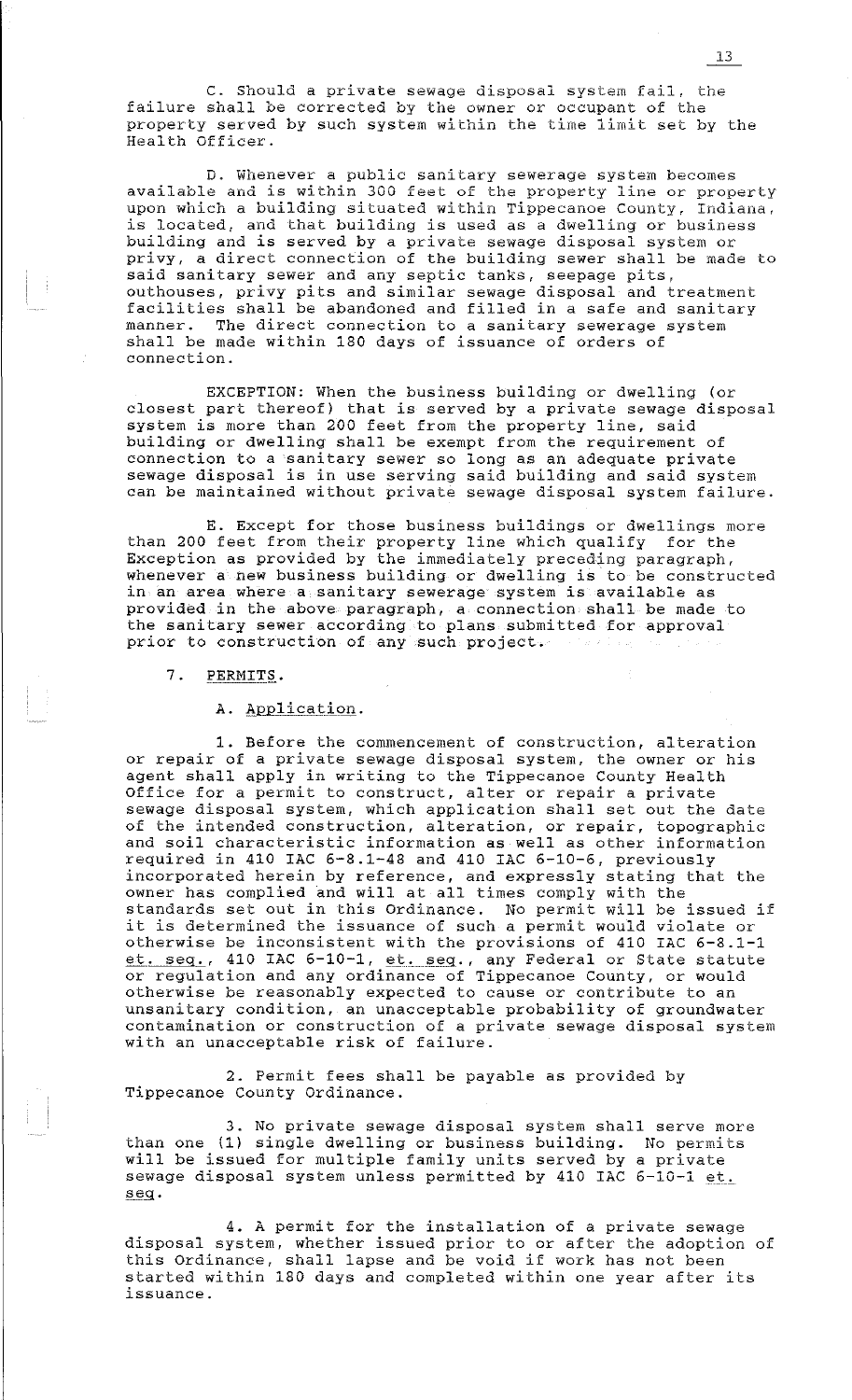5. No part of a private sewage disposal system for a residence shall be located closer than 25 feet to a surface water drain tile, running stream or surface water drain. The rules and regulations of the drainage board will apply for any legal ditch or drain. All parts of the system must be kept at least 50 feet from any water well.

6. Because of the hazards regarding potential ground water contamination of wells through the development of subdivisions, planned developments, parcels and other divisions of land for development the Health Officer may, at the Health Officer's discretion, decline to issue a permit for a private sewage disposal system if said system is reasonably expected to cause or contribute to a health hazard or an unsanitary condition unless a public water supply is provided.

Those factors to be considered by the Health Officer in making a determination to issue or decline to issue a permit unless a public water supply is provided include but are not limited to the requirements of 410 IAC  $6-8.1-1$  et. seq. and 410 IAMIVOR OF THE ISLAMISHONS OF THE THE OUTLET <u>SOFFOR</u>, and The the water table and the quantity of water available, evidence of any contaminants existing in the water supply, and the number of existing or anticipated private sewage disposal systems located within the general area in which the proposed private sewage disposal system is to be built.

## 8. INSPECTIONS.

A. The Board, its agent, or the Health Officer or his or her agent shall be permitted to enter upon all properties for purposes of inspection, observation, measurement, sampling and testing necessary to insure compliance with this Ordinance and to verify no private sewage disposal system has failed.

B. Inspections shall be conducted before construction begins. No construction of the private sewage disposal system may take place if the private sewage disposal system site is disturbed or altered after the on-site evaluation by the addition of fill material (other than construction necessary for the private sewage disposal system itself) or by cutting, scraping, compaction or the removal of soil, until a new evaluation has been conducted and a modified permit has been issued. In the event the on-site inspection indicates site limitations, either arising from topography or soil characteristics, the site owner arising from copography or sorr emaracecribered pence side on.<br>or his agent is responsible for designing a residential or a private sewage disposal system which addresses the demands of the site in accordance with rules established in 410 IAC 6-8.1-1 et. seq., 410 IAC 6-10-1 et. seq. and this Ordinance.

9. PETITION FOR REVIEW.

A. The Tippecanoe County Board of Health shall hear appeals incidental to the issuance and revocation of permits if, within 15 days following the date of receipt of an issued permit, permit modification, notice of permit denial or notice of permit revocation, any person agrieved by such action files a petition for review concerning such action with the Board.

B. A petition for review shall state:

1. the name, address and telephone number (if applicable) of the person making the request;

2. identify the interest(s) of the petitioner which is effected by the permit issuance, denial, modification or **revocation;** 

3. identify any persons whom the petitioner represents;

14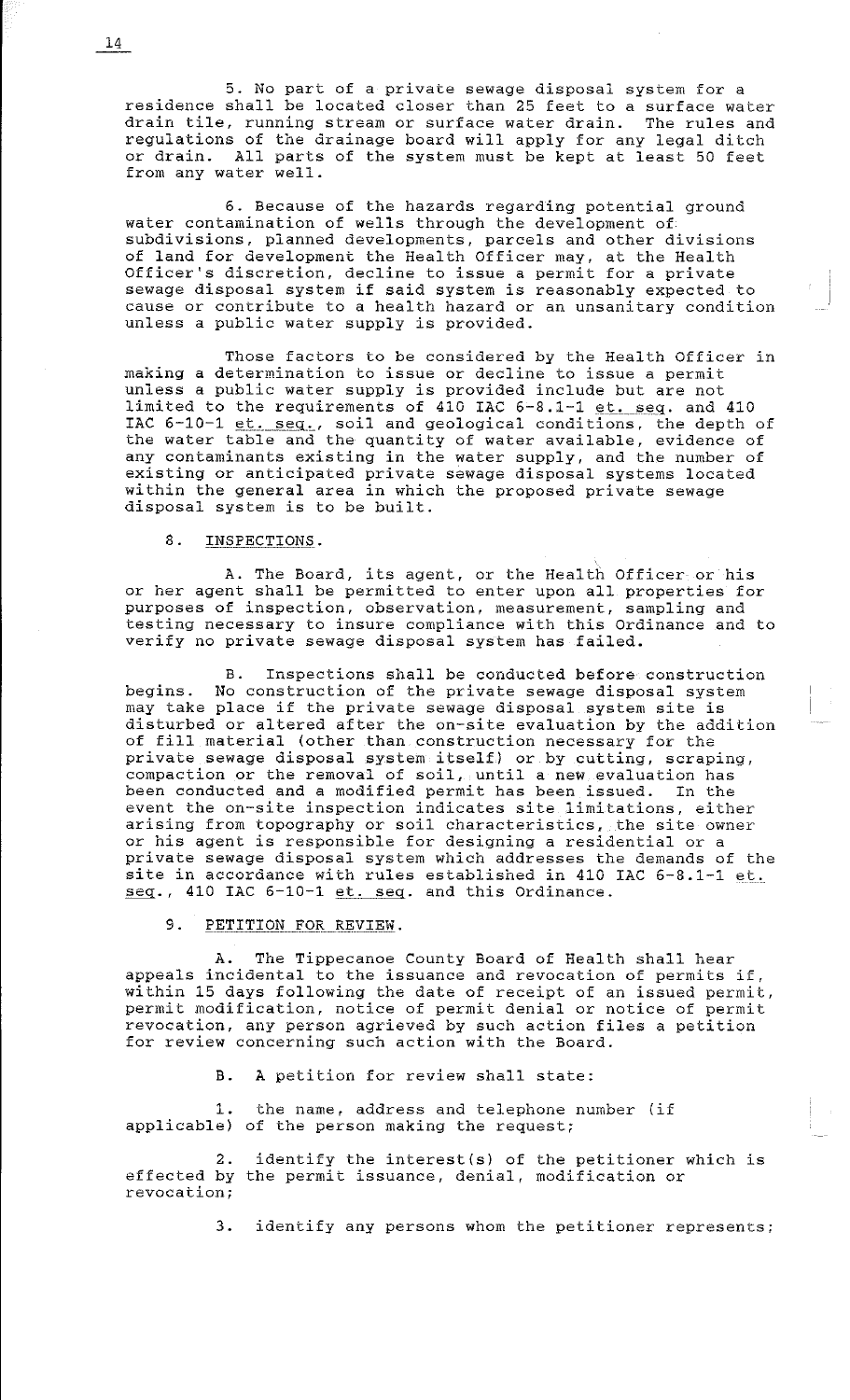4. state with particularity the reasons for the request;

5. state with particularity the issues proposed to be considered;

6. include proposed terms or conditions which, in the judg-ment of the petitioner, would be appropriate to carry out the requirements of law and 410 IAC  $6-10-1$  et. seq. or 410 IAC  $6-$ 8.1-1 et. seq. governing such permits.

C. The procedures established in I.C. 4-21.5, the Administrative Procedure and Orders Act, shall apply to the conduct of the hearing.

## 10. ENFORCEMENT.

A. Any person found to be violating any provision of this Ordinance shall be served by the County Board of Health or the duly appointed Health Officer with a written order stating the nature of the violation and providing a reasonable time limit, but not less than 30 days nor more than 90 days, for correction of any violations of this Ordinance. The written order shall be served either by certified mail or personal service by the Health Officer of Tippecanoe County or his designate.

B. Any person who shall continue any violation of this Ordinance beyond the time limit provided for correction of any violations of this Ordinance, or who performs any act prohibited herein or shall fail to perform any duty lawfully enjoined or who shall fail, neglect or refuse to obey any lawful order given by the Health Officer shall be punished for the first offense by a fine of \$50.00. Each day a violation of this Ordinance continues shall constitute a separate offense for which a separate fine may be levied.

C. Application of this Ordinance or any part of this Ordi-nance is intended to be consistent with  $410$  IAC  $6-8.1-1$  et. seq. and 410 IAC 6-10-1 et. seq. Any inconsistency in the direct application of this ordinance with said regulations shall be **resolved in favor of enforceability of those regulations.** 

D. To the extent the provisions of 410 IAC 6-10-1 et. seq. and 410 IAC  $6-8.1-1$  et.  $\sec \theta$ . are inconsistent with each other then that interpretation provided by 410 IAC 6-10-1 et. seq. shall apply for private sewage disposal systems serving business buildings and that interpretation provided by 410 IAC 6- 8.1-1 et. seq. shall apply for private sewage disposal systems serving residences.

11. REMEDIES. The Health Officer may, in the name of the Commissioners of Tippecanoe County, bring actions in the Tippecanoe Circuit Court or Superior Courts of Tippecanoe County for mandatory and injunctive relief for the enforcement of and to secure compliance with any order or orders made by the Health Officer or to otherwise provide for the enforcement of this Ordinance. Any such action for mandatory or injunctive relief may be joined with an action to recover the penalties, costs and expenses provided in this Ordinance. In the event any legal action is necessary to enforce this Ordinance, the Health Officer may seek recovery of costs and expenses reasonably incurred to enforce the provisions of this Ordinance including, but not limited to, reasonable attorney's fees.

12. SEVERABILITY. Should any section, paragraph, sentence, clause or phrase of this Ordinance be declared unconstitutional or invalid for any reason, the remainder of said Ordinance shall not be affected thereby and shall remain in full force and effect.